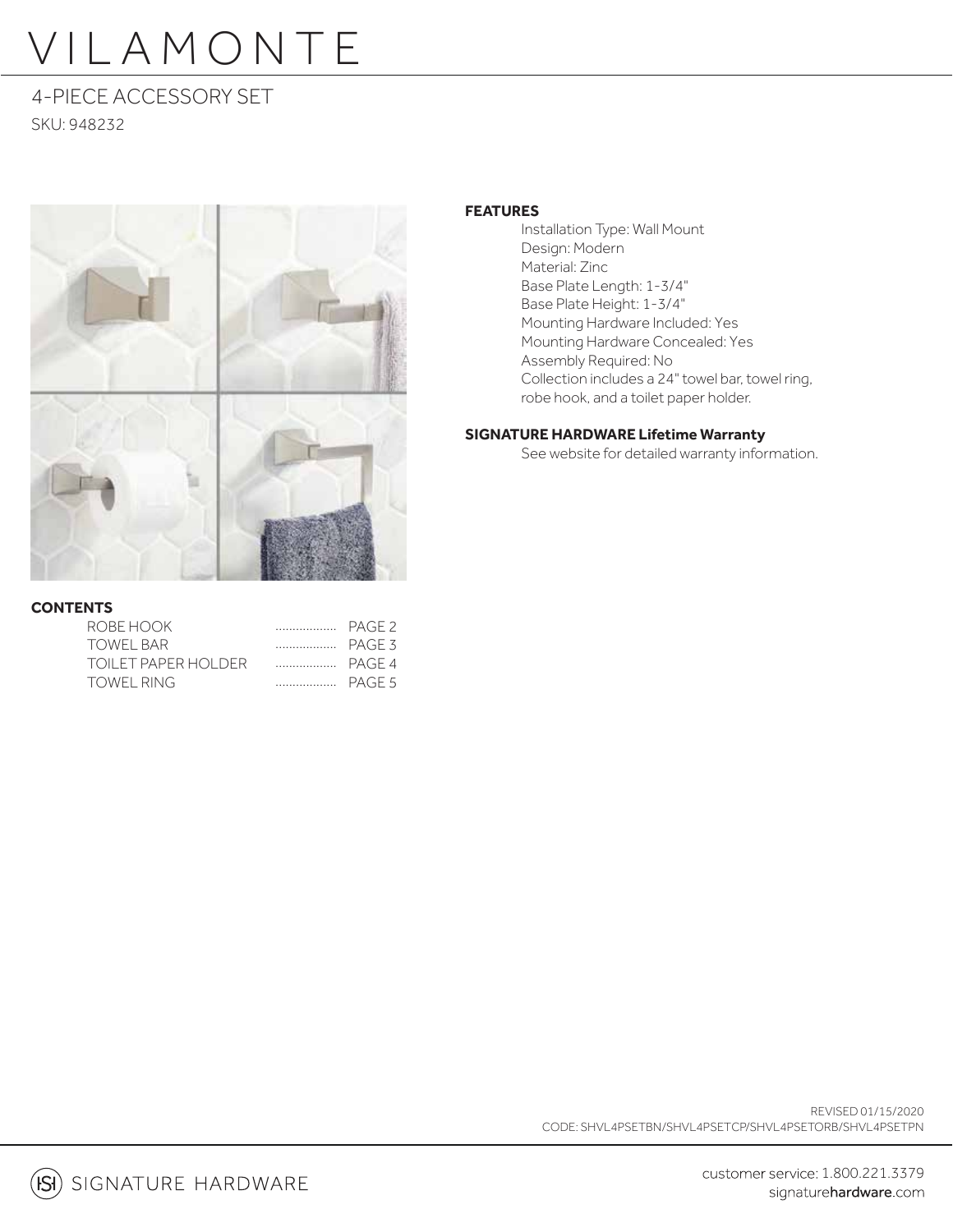ROBE HOOK SKU: 948232



#### **FEATURES**

 Installation Type: Wall Mount Design: Modern Material: Zinc Length: 1-3/4" Height: 1-7/8" Depth: 3" Base Plate Length: 1-3/4" Base Plate Height: 1-3/4" Mounting Hardware Included: Yes Mounting Hardware Concealed: Yes Assembly Required: No

**SIGNATURE HARDWARE LIFETIME WARRANTY** See website for warranty information



All dimensions and specifications are nominal and may vary. Use actual products for accuracy in critical situations.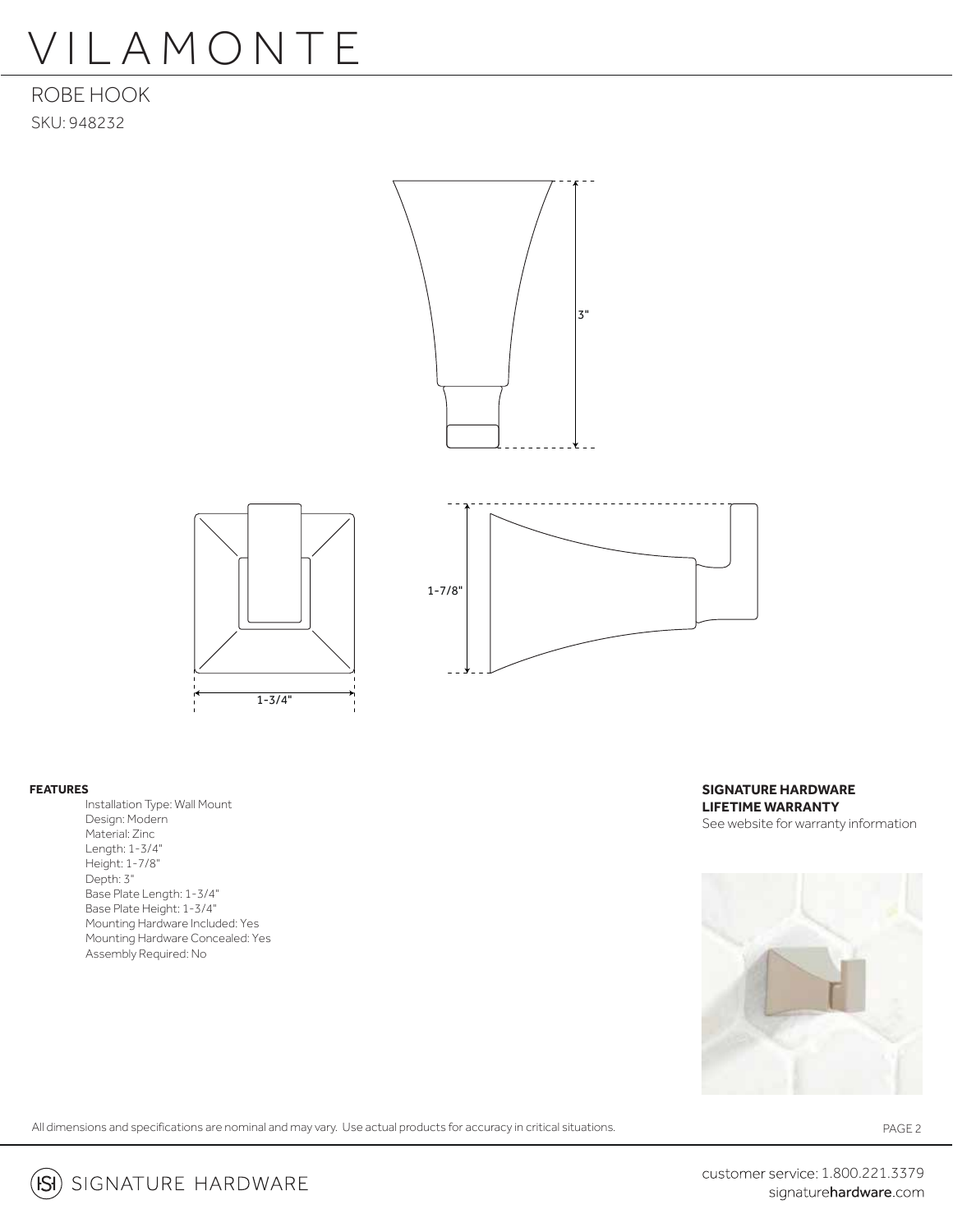### 24" VILAMONTE

TOWEL BAR SKU: 948232





#### **FEATURES**

 Installation Type: Wall Mount Design: Modern Material: Zinc Length: 25-3/4" Height: 1-3/4" Depth: 3" Base Plate Length: 1-3/4" Base Plate Width: 1-3/4" Assembly Required: Yes Mounting Hardware Included: Yes Mounting Hardware Concealed: Yes Centers: 24"

**SIGNATURE HARDWARE LIFETIME WARRANTY** See website for warranty information



All dimensions and specifications are nominal and may vary. Use actual products for accuracy in critical situations.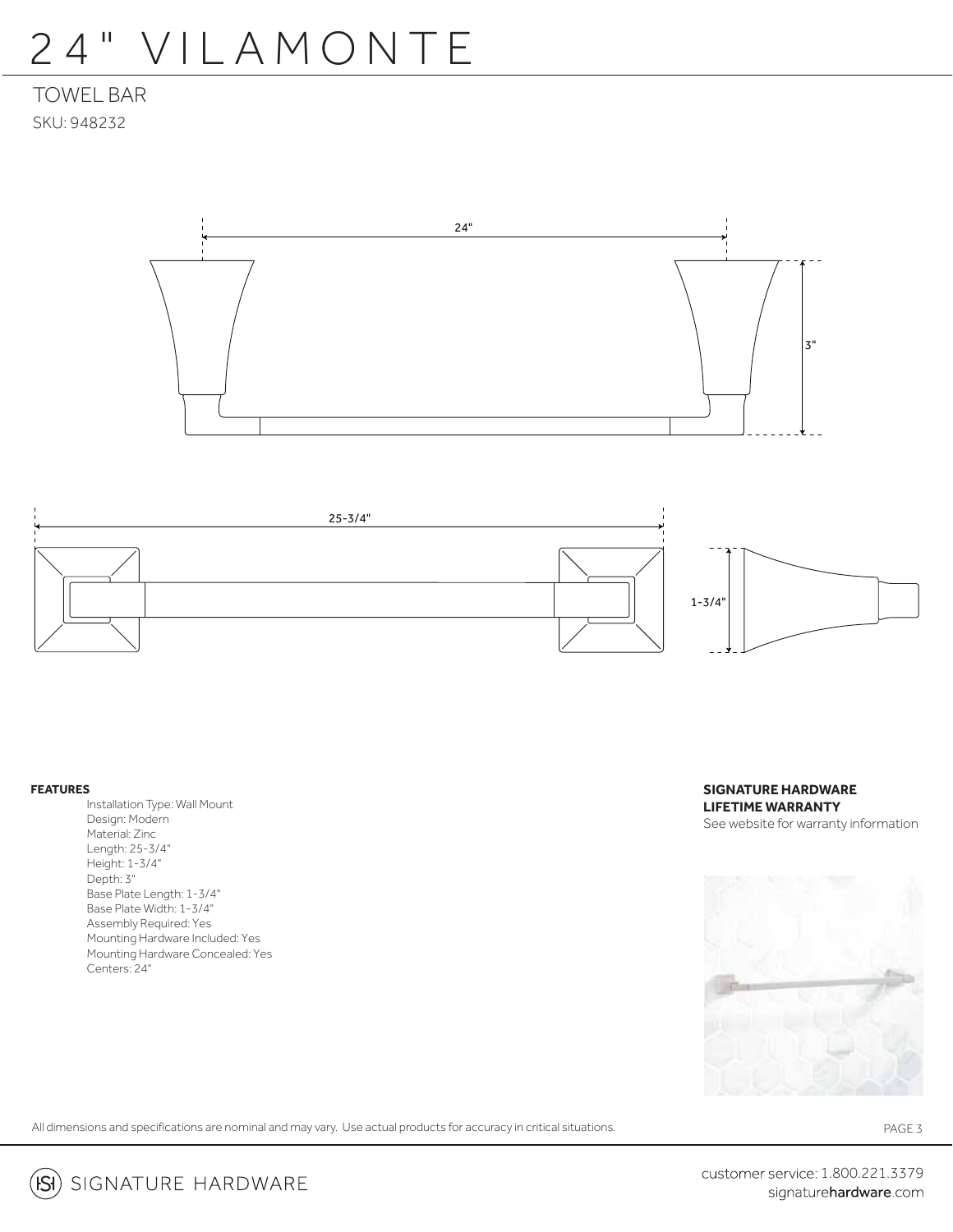TOILET PAPER HOLDER SKU: 948232





#### **FEATURES**

 Installation Type: Wall Mount Design: Modern Material: Zinc Length: 8-1/2" Height: 1-3/4" Depth: 3-1/8" Base Plate Length: 1-3/4" Base Plate Height: 1-3/4" Mounting Hardware Included: Yes Mounting Hardware Concealed: Yes Assembly Required: No

**SIGNATURE HARDWARE LIFETIME WARRANTY** See website for warranty information



All dimensions and specifications are nominal and may vary. Use actual products for accuracy in critical situations.